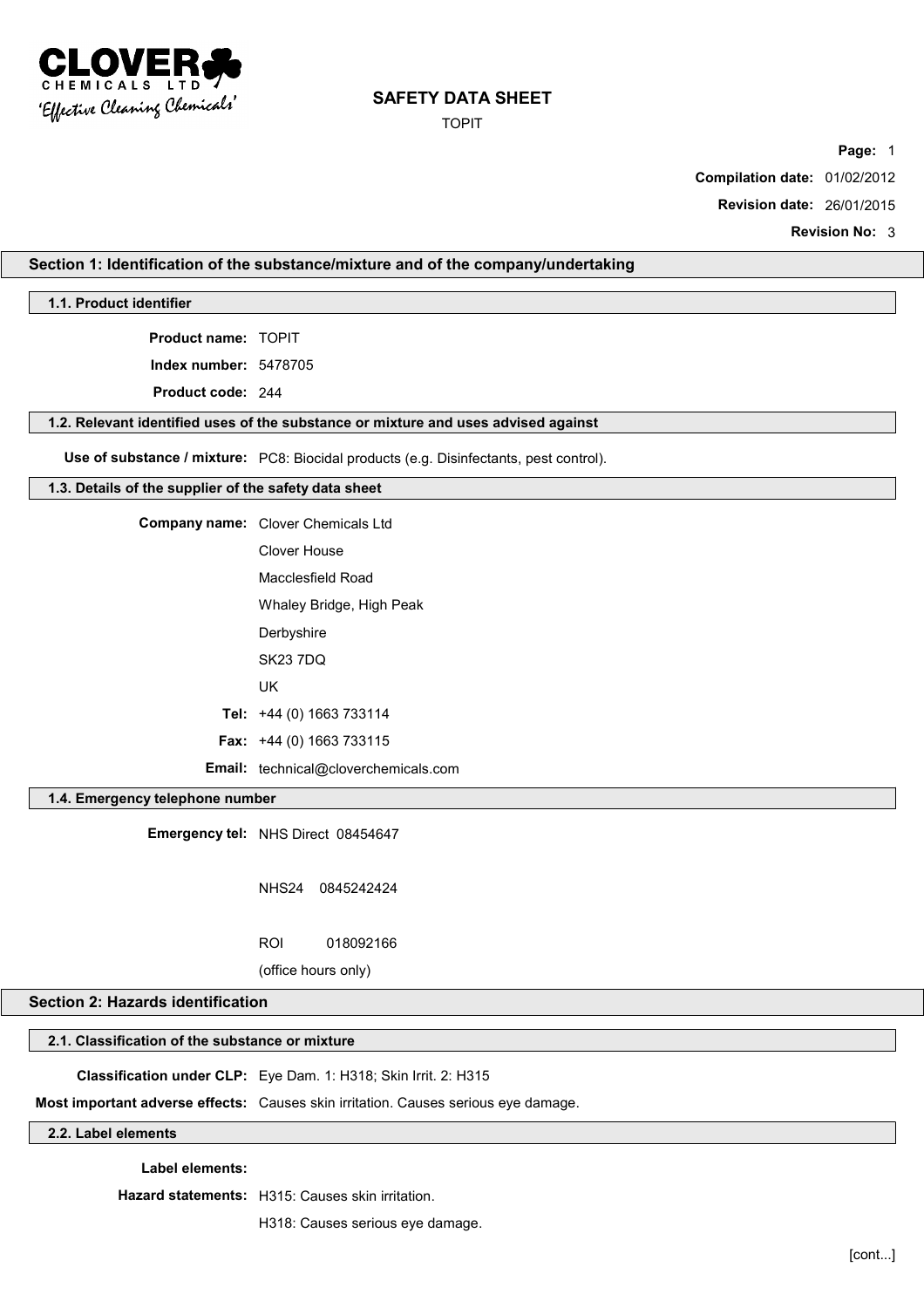TOPIT

**Signal words:** Danger **Hazard pictograms:** GHS05: Corrosion



**Precautionary statements:** P102: Keep out of reach of children. P264: Wash hands thoroughly after handling. P280: Wear eye protection. P305+351+338: IF IN EYES: Rinse cautiously with water for several minutes. Remove contact lenses, if present and easy to do. Continue rinsing. P337+313: If eye irritation persists: Get medical attention. P332+313: If skin irritation occurs: Get medical attention. P362: Take off contaminated clothing.

# **2.3. Other hazards**

**PBT:** This product is not identified as a PBT/vPvB substance.

# **Section 3: Composition/information on ingredients**

#### **3.2. Mixtures**

#### **Hazardous ingredients:**

#### ISOTRIDECANOLETHOXYLATE,POLYMER(8 MOLE EO AVERAGE)

| <b>EINECS</b>             | CAS        | PBT / WEL                | <b>CLP Classification</b>            | Percent |  |
|---------------------------|------------|--------------------------|--------------------------------------|---------|--|
|                           | 69011-36-5 | $\overline{\phantom{0}}$ | Acute Tox. 4: H302; Eye Dam. 1: H318 | 1-10%   |  |
| 3 - BUTOXYPROPAN - 2 - OL |            |                          |                                      |         |  |

| 225-878-4                 | 005131-66-8 | $\overline{\phantom{0}}$ | Skin Irrit. 2: H315; Eye Irrit. 2: H319 | 1-10% |
|---------------------------|-------------|--------------------------|-----------------------------------------|-------|
| 2-(2-BUTOXYETHOXY)ETHANOL |             |                          |                                         |       |

|  | 203-961-6<br>ن-34<br>$\sim$ $\sim$ | $\overline{\phantom{0}}$ | H319<br><b>LVA</b><br><b>Irrit</b><br>ъ.<br>- | $\Omega$ |
|--|------------------------------------|--------------------------|-----------------------------------------------|----------|
|--|------------------------------------|--------------------------|-----------------------------------------------|----------|

# 2-AMINOETHANOL

| 205-483-3 | 141-43-5 | Acute Tox. 4: H332; Acute Tox. 4: H312; | .-10% ' |
|-----------|----------|-----------------------------------------|---------|
|           |          | Acute Tox. 4: H302; Skin Corr. 1B: H314 |         |

# QUATERNARY AMMONIUM COMPOUNDS, BENZYL (C12-C16)ALKYL DIMETHYL CHLORIDES

| 270-325-2 | 68424-85-1 | $\overline{\phantom{0}}$ | Met. Corr. 1: H290; Skin Corr. 1B: H314; | <1% |
|-----------|------------|--------------------------|------------------------------------------|-----|
|           |            |                          | Aquatic Acute 1: H400: Acute Tox. 4:     |     |
|           |            |                          | H302                                     |     |

**Page:** 2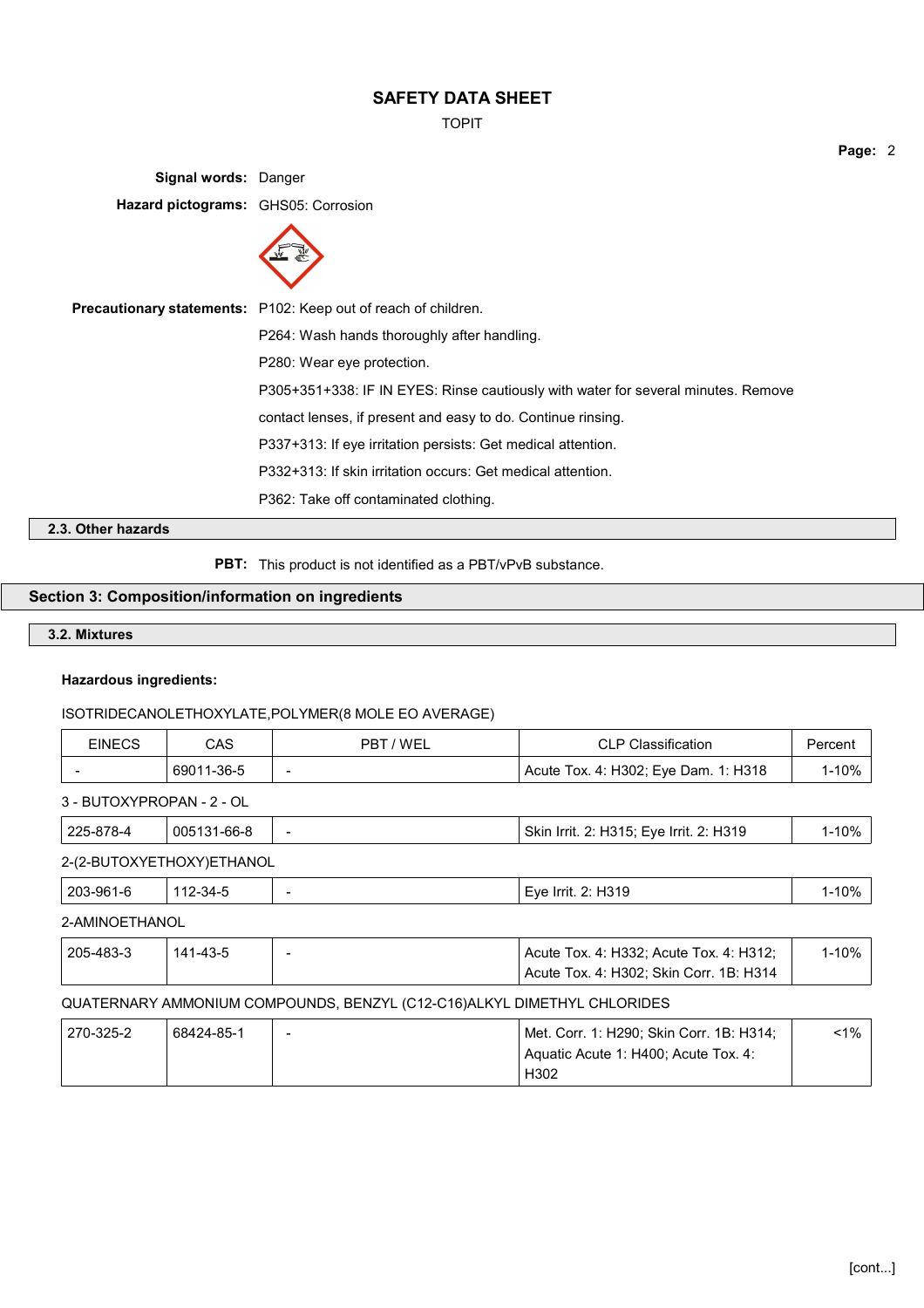TOPIT

#### **Page:** 3

ALCOHOLS, C12-C14, ETHOXYLATED POLYMER  $\vert$  68439-50-9  $\vert$  -  $\vert$  -  $\vert$  Aquatic Acute 1: H400; Eve Dam. 1: H318  $< 1\%$ **Section 4: First aid measures 4.1. Description of first aid measures Skin contact:** Remove all contaminated clothes and footwear immediately unless stuck to skin. Wash immediately with plenty of soap and water. **Eye contact:** Bathe the eye with running water for 15 minutes. Transfer to hospital for specialist examination. **Ingestion:** Wash out mouth with water. Do not induce vomiting. If conscious, give half a litre of water to drink immediately. Consult a doctor. **Inhalation:** Remove casualty from exposure ensuring one's own safety whilst doing so. **4.2. Most important symptoms and effects, both acute and delayed Skin contact:** There may be irritation and redness at the site of contact. **Eye contact:** There may be pain and redness. The eyes may water profusely. There may be severe pain. The vision may become blurred. **Ingestion:** There may be soreness and redness of the mouth and throat. Nausea and stomach pain may occur. **Inhalation:** There may be irritation of the throat with a feeling of tightness in the chest. **Delayed / immediate effects:** Immediate effects can be expected after short-term exposure. **4.3. Indication of any immediate medical attention and special treatment needed Immediate / special treatment:** Eye bathing equipment should be available on the premises. **Section 5: Fire-fighting measures 5.1. Extinguishing media Extinguishing media:** Suitable extinguishing media for the surrounding fire should be used. **5.2. Special hazards arising from the substance or mixture Exposure hazards:** In combustion emits toxic fumes of carbon dioxide / carbon monoxide. **5.3. Advice for fire-fighters Advice for fire-fighters:** Wear self-contained breathing apparatus. Wear protective clothing to prevent contact with skin and eyes. **Section 6: Accidental release measures**

# **6.1. Personal precautions, protective equipment and emergency procedures**

**Personal precautions:** Refer to section 8 of SDS for personal protection details. Turn leaking containers leak-side up

to prevent the escape of liquid.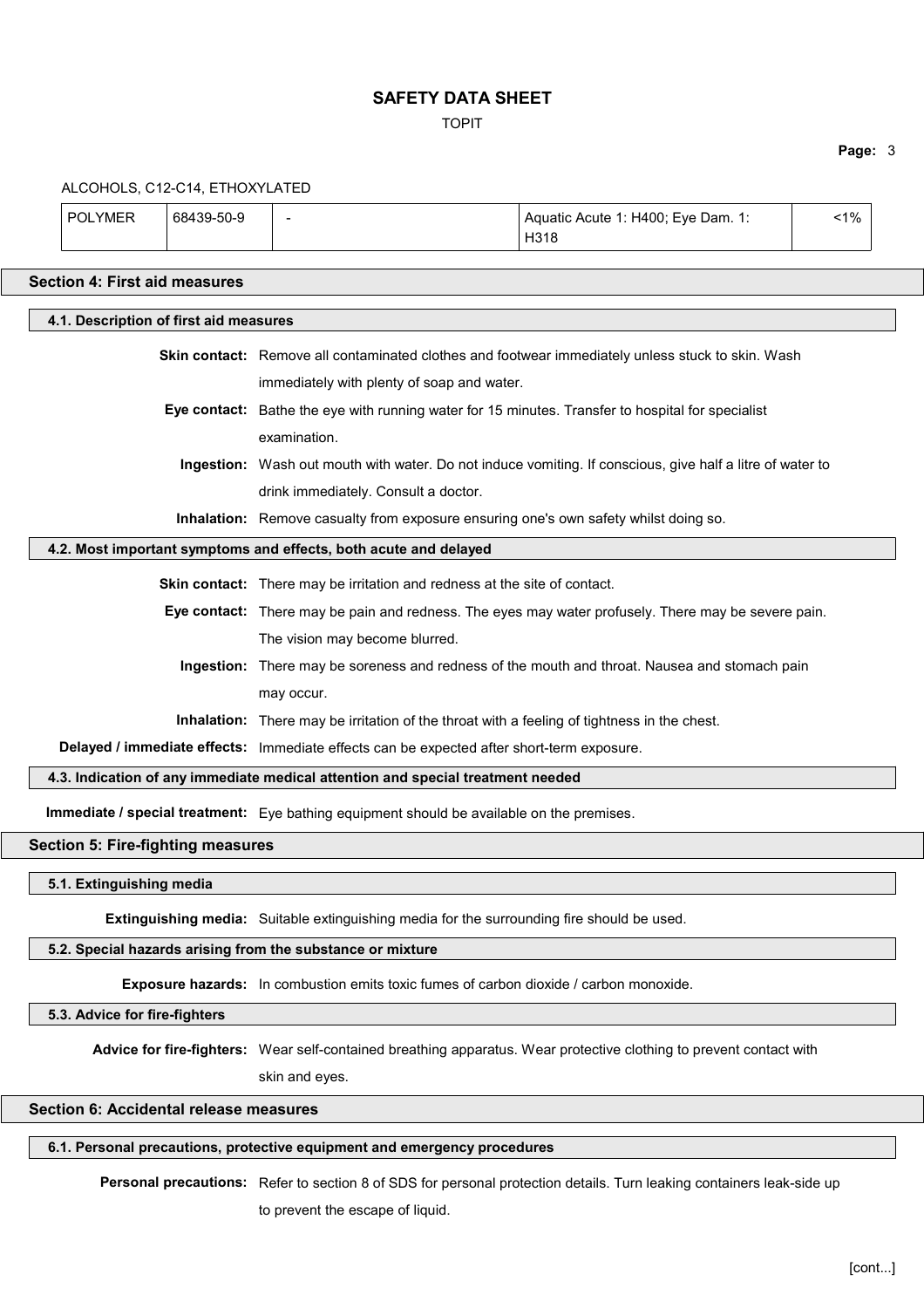#### TOPIT

#### **6.2. Environmental precautions**

**Environmental precautions:** Do not discharge into drains or rivers. Contain the spillage using bunding.

#### **6.3. Methods and material for containment and cleaning up**

**Clean-up procedures:** Transfer to a suitable container.

#### **6.4. Reference to other sections**

**Reference to other sections:** Refer to section 8 of SDS.

## **Section 7: Handling and storage**

#### **7.1. Precautions for safe handling**

**Handling requirements:** Avoid direct contact with the substance. Ensure there is sufficient ventilation of the area.

Avoid the formation or spread of mists in the air.

#### **7.2. Conditions for safe storage, including any incompatibilities**

**Storage conditions:** Store in a cool, well ventilated area.

**Suitable packaging:** Stainless steel. Polyethylene.

# **7.3. Specific end use(s)**

**Specific end use(s):** No data available.

## **Section 8: Exposure controls/personal protection**

#### **8.1. Control parameters**

#### **Hazardous ingredients:**

#### **2-(2-BUTOXYETHOXY)ETHANOL**

#### **Workplace exposure limits: Respirable dust Respirable dust**

| State | 8 hour TWA              | 15 min. STEL | 8 hour TWA | 15 min. STEL |
|-------|-------------------------|--------------|------------|--------------|
| UK    | $67.5 \,\mathrm{mg/m3}$ | 101.2 mg/m3  |            |              |

## **2-AMINOETHANOL**

| UK | - ^<br>mg/m3<br>.v | mq/m3<br>15 |  |  |
|----|--------------------|-------------|--|--|
|----|--------------------|-------------|--|--|

**DNEL/PNEC Values**

**DNEL / PNEC** No data available.

**8.2. Exposure controls**

**Respiratory protection:** Respiratory protection not required.

**Hand protection:** Rubber gloves. Gloves (alkali-resistant).

**Eye protection:** Safety glasses.

#### **Section 9: Physical and chemical properties**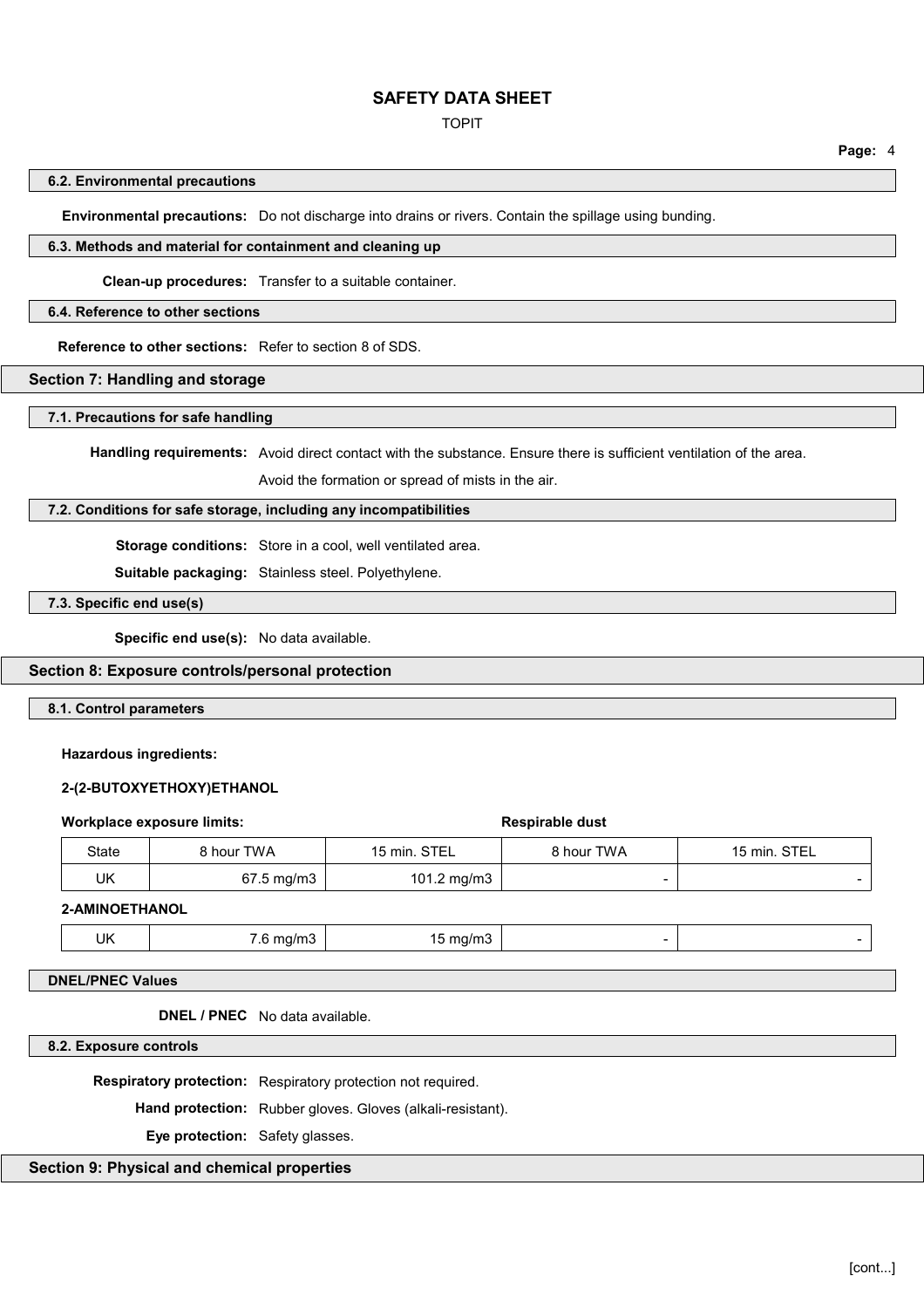TOPIT

**Page:** 5

# **9.1. Information on basic physical and chemical properties State:** Liquid **Colour:** Colourless

|                                                      | <b>Odour:</b> Characteristic odour |                                              |                               |
|------------------------------------------------------|------------------------------------|----------------------------------------------|-------------------------------|
| <b>Evaporation rate:</b> Not applicable.             |                                    |                                              |                               |
|                                                      | <b>Oxidising:</b> Not applicable.  |                                              |                               |
| <b>Solubility in water: Soluble</b>                  |                                    |                                              |                               |
|                                                      | <b>Viscosity: Non-viscous</b>      |                                              |                               |
| <b>Boiling point/range°C: 100</b>                    |                                    | Melting point/range°C: 0                     |                               |
| <b>Flammability limits %: lower:</b> Not applicable. |                                    |                                              | <b>upper:</b> Not applicable. |
| Flash point <sup>°</sup> C: Not applicable.          |                                    | Part.coeff. n-octanol/water: Not applicable. |                               |
| Autoflammability <sup>o</sup> C: Not applicable.     |                                    | Vapour pressure: Not applicable.             |                               |
| <b>Relative density: 0.98 - 1.08</b>                 |                                    | pH: 11.4                                     |                               |
| $VOC$ g/l: 30                                        |                                    |                                              |                               |

**9.2. Other information**

**Other information:** No data available.

## **Section 10: Stability and reactivity**

**10.1. Reactivity**

**Reactivity:** Stable under recommended transport or storage conditions.

**10.2. Chemical stability**

**Chemical stability:** Stable under normal conditions.

**10.3. Possibility of hazardous reactions**

**Hazardous reactions:** Hazardous reactions will not occur under normal transport or storage conditions.

**10.4. Conditions to avoid**

**10.5. Incompatible materials**

**10.6. Hazardous decomposition products**

**Haz. decomp. products:** In combustion emits toxic fumes of carbon dioxide / carbon monoxide.

#### **Section 11: Toxicological information**

**11.1. Information on toxicological effects**

**Hazardous ingredients:**

## **ISOTRIDECANOLETHOXYLATE,POLYMER(8 MOLE EO AVERAGE)**

| <b>ORA</b><br>NAL | ۵۸۰<br>v | .D50<br>___ | 500<br>2000 <b>PM</b><br>. .<br>. | ma/ka<br>$\cdot$ $\cdot$ |  |
|-------------------|----------|-------------|-----------------------------------|--------------------------|--|
|-------------------|----------|-------------|-----------------------------------|--------------------------|--|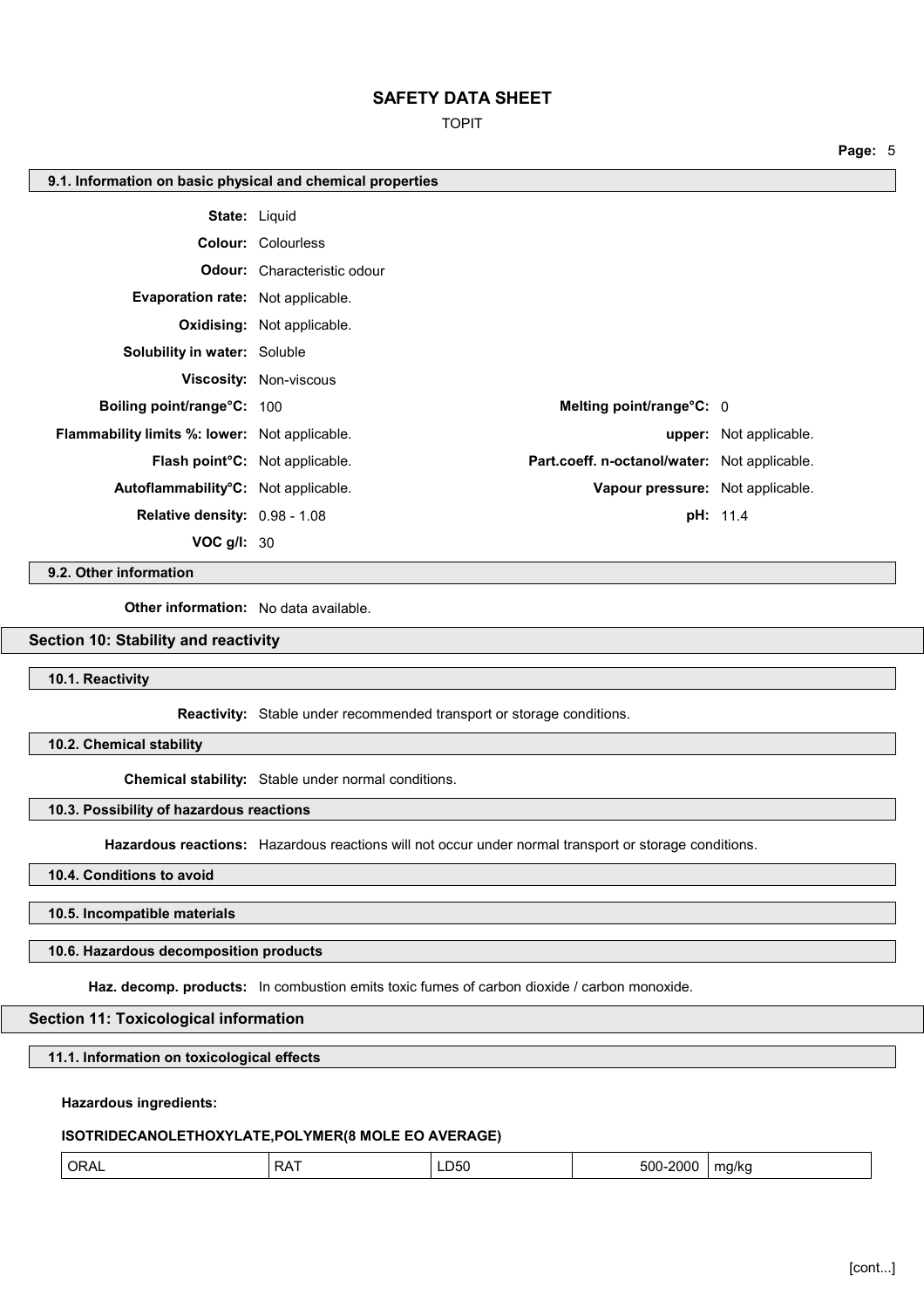## TOPIT

**Page:** 6

## **3 - BUTOXYPROPAN - 2 - OL**

| <b>ORAL</b> | <b>RAT</b> | - - -<br>LD50<br>$ -$ | ?700<br>_<br>$\sim$ $\sim$ | ma/ka<br>ີ |
|-------------|------------|-----------------------|----------------------------|------------|
|             |            |                       |                            |            |

## **2-(2-BUTOXYETHOXY)ETHANOL**

| ORL | <b>MUS</b> | LD50 | 6050 | mg/kg      |
|-----|------------|------|------|------------|
| ORL | <b>RAT</b> | LD50 | 4500 | mg/kg<br>ີ |

#### **2-AMINOETHANOL**

| <b>IVN</b> | <b>RAT</b> | LD50 | 225  | mg/kg |
|------------|------------|------|------|-------|
| ORL        | <b>MUS</b> | LD50 | 700  | mg/kg |
| ORL        | <b>RAT</b> | LD50 | 1720 | mg/kg |
| SCU        | <b>RAT</b> | LD50 | 1500 | mg/kg |

#### **QUATERNARY AMMONIUM COMPOUNDS, BENZYL (C12-C16)ALKYL DIMETHYL CHLORIDES**

| 795<br>$\sim$<br><b>NDA</b><br>D50<br>- 11<br>$\cdot$ .<br>$  -$<br>$ -$<br>. . |
|---------------------------------------------------------------------------------|
|---------------------------------------------------------------------------------|

# **ALCOHOLS, C12-C14, ETHOXYLATED**

|  | ORL | - -<br>v | –∟ວ∪<br>$ -$ | ---- | na/ka<br>. . |
|--|-----|----------|--------------|------|--------------|
|--|-----|----------|--------------|------|--------------|

# **Relevant hazards for substance:**

| Hazard                        | Route | <b>Basis</b>          |
|-------------------------------|-------|-----------------------|
| . Skin corrosion/irritation   | DRM   | Hazardous: calculated |
| Serious eye damage/irritation | OPT   | Hazardous: calculated |

# **Symptoms / routes of exposure**

**Skin contact:** There may be irritation and redness at the site of contact. **Eye contact:** There may be pain and redness. The eyes may water profusely. There may be severe pain. The vision may become blurred. **Ingestion:** There may be soreness and redness of the mouth and throat. Nausea and stomach pain may occur. **Inhalation:** There may be irritation of the throat with a feeling of tightness in the chest. **Delayed / immediate effects:** Immediate effects can be expected after short-term exposure.

# **Section 12: Ecological information**

**12.1. Toxicity**

**Hazardous ingredients:**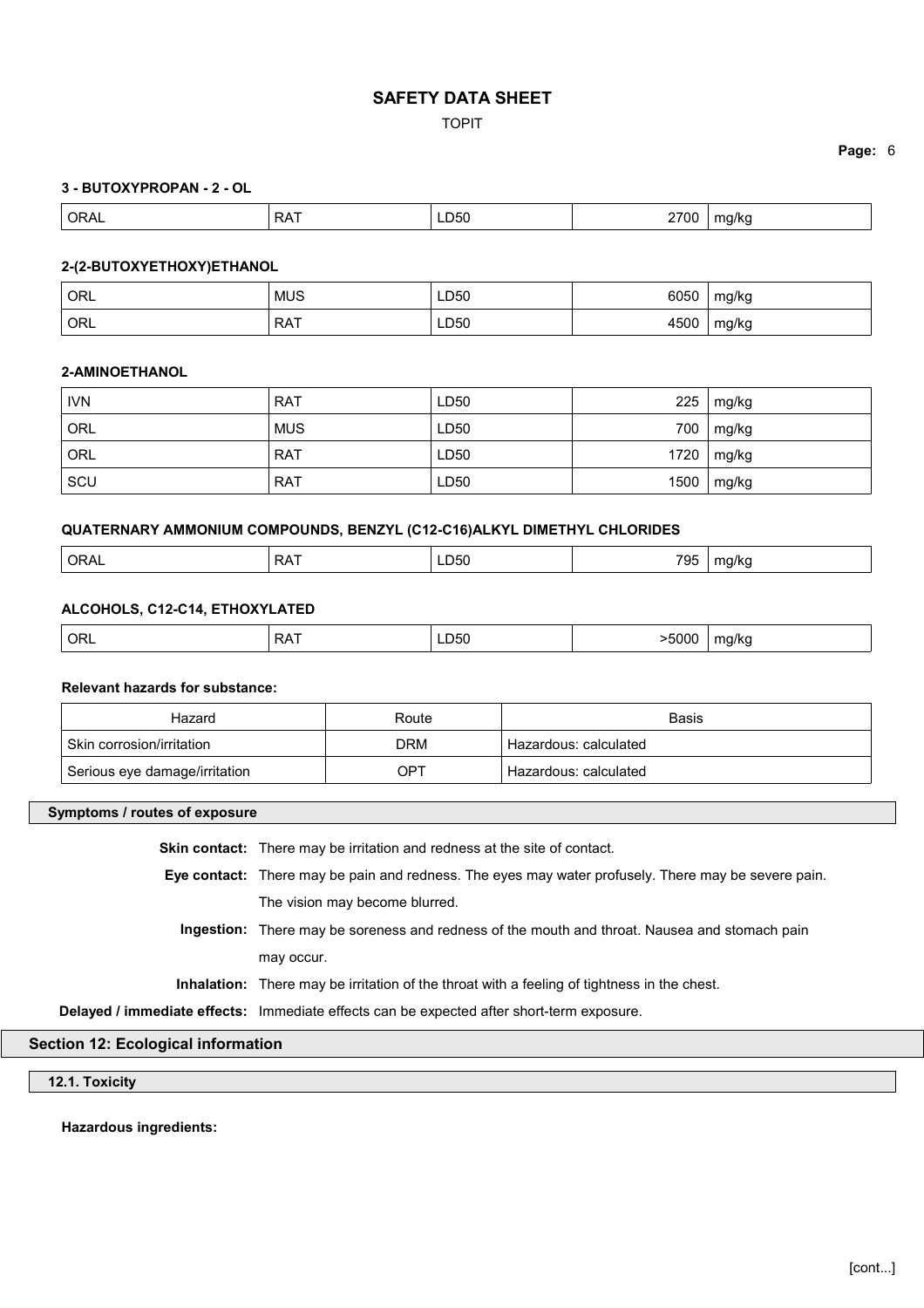## TOPIT

## **Page:** 7

#### **ISOTRIDECANOLETHOXYLATE,POLYMER(8 MOLE EO AVERAGE)**

| <b>FISH</b><br>. .<br>-96F<br>ma<br>' JSL<br>`17<br>$\sim$ $\sim$ $\sim$ $\sim$ $\sim$<br>. |  |
|---------------------------------------------------------------------------------------------|--|
|---------------------------------------------------------------------------------------------|--|

#### **3 - BUTOXYPROPAN - 2 - OL**

| $\overline{\phantom{a}}$ | <b>48H EC50</b> | 1000    | mq/1 |
|--------------------------|-----------------|---------|------|
| <b>GLIDDIES</b>          | <b>LC50</b>     | $-1000$ | mg/l |
| ___                      | 96H I           | $560 -$ |      |

#### **QUATERNARY AMMONIUM COMPOUNDS, BENZYL (C12-C16)ALKYL DIMETHYL CHLORIDES**

| Daphnia magna                              | 48H EC50  | 016 | mq/l |
|--------------------------------------------|-----------|-----|------|
| GREEN ALGA (Selenastrum capricornutum)     | 72H ErC50 | 026 | mg/l |
| <b>RAINBOW TROUT (Oncorhynchus mykiss)</b> | 96H LC50  | .85 | mg/l |

## **ALCOHOLS, C12-C14, ETHOXYLATED**

| 48H EC50 | $>1 - 10$     | mg/l |
|----------|---------------|------|
| 48H EC50 | >100          | mq/1 |
| 96H LC50 | $>1 - 5 = 10$ | mg/l |
| 96H LC50 | $>1 - 5 = 10$ | mg/l |

## **12.2. Persistence and degradability**

**Persistence and degradability:** Biodegradable. The surfactants contained in this preperation comply with the biodegradability

criteria as laid down in regulation (EC) No.648/2004 on detergents.

#### **12.3. Bioaccumulative potential**

**Bioaccumulative potential:** No bioaccumulation potential.

**12.4. Mobility in soil**

**Mobility:** Readily absorbed into soil.

## **12.5. Results of PBT and vPvB assessment**

**PBT identification:** This product is not identified as a PBT/vPvB substance.

**12.6. Other adverse effects**

**Other adverse effects:** Negligible ecotoxicity.

# **Section 13: Disposal considerations**

**13.1. Waste treatment methods**

**Disposal of packaging:** Dispose of as normal industrial waste.

**NB:** The user's attention is drawn to the possible existence of regional or national regulations

regarding disposal.

### **Section 14: Transport information**

**Transport class:** This product does not require a classification for transport.